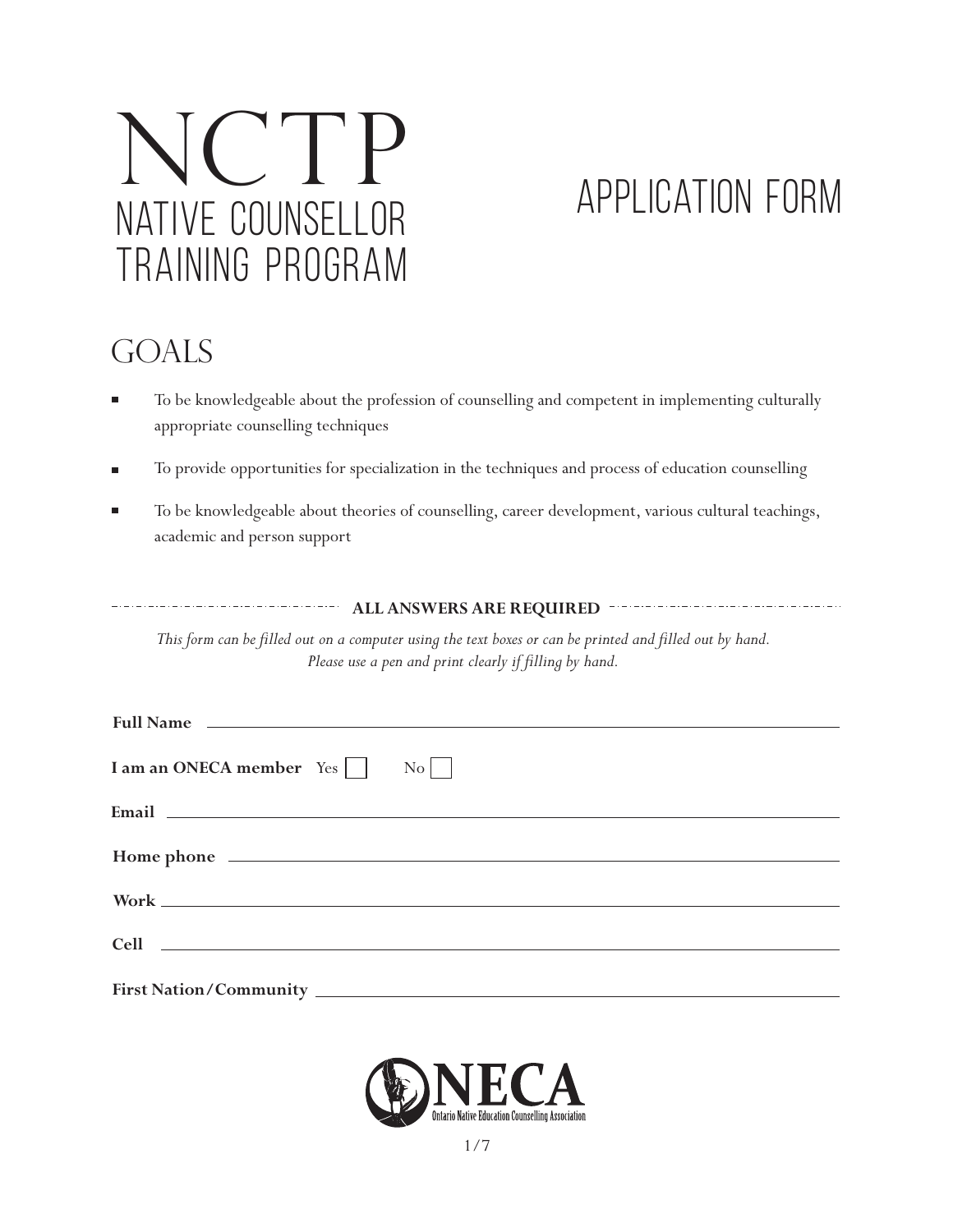| Address (Please provide your home and/or work address for delivery of course materials)                                                          |  |  |  |  |
|--------------------------------------------------------------------------------------------------------------------------------------------------|--|--|--|--|
|                                                                                                                                                  |  |  |  |  |
| I am currently employed $Yes \Box$<br>$\rm{No}$                                                                                                  |  |  |  |  |
|                                                                                                                                                  |  |  |  |  |
| Employer or N/A                                                                                                                                  |  |  |  |  |
| I have completed (check applicable)                                                                                                              |  |  |  |  |
| Part 1                                                                                                                                           |  |  |  |  |
| Part 2                                                                                                                                           |  |  |  |  |
| Part 3                                                                                                                                           |  |  |  |  |
| This is my first course                                                                                                                          |  |  |  |  |
| Admission requirements (check the applicable statement)                                                                                          |  |  |  |  |
| Ontario Secondary School Diploma                                                                                                                 |  |  |  |  |
| Successful completion of Grade 11                                                                                                                |  |  |  |  |
| Successful completion of GED and at least 5 years                                                                                                |  |  |  |  |
| Mature student with a recommendation from either a First Nation Administrator<br>or an official of the Indigenous Organization (letter included) |  |  |  |  |
| ANECA                                                                                                                                            |  |  |  |  |

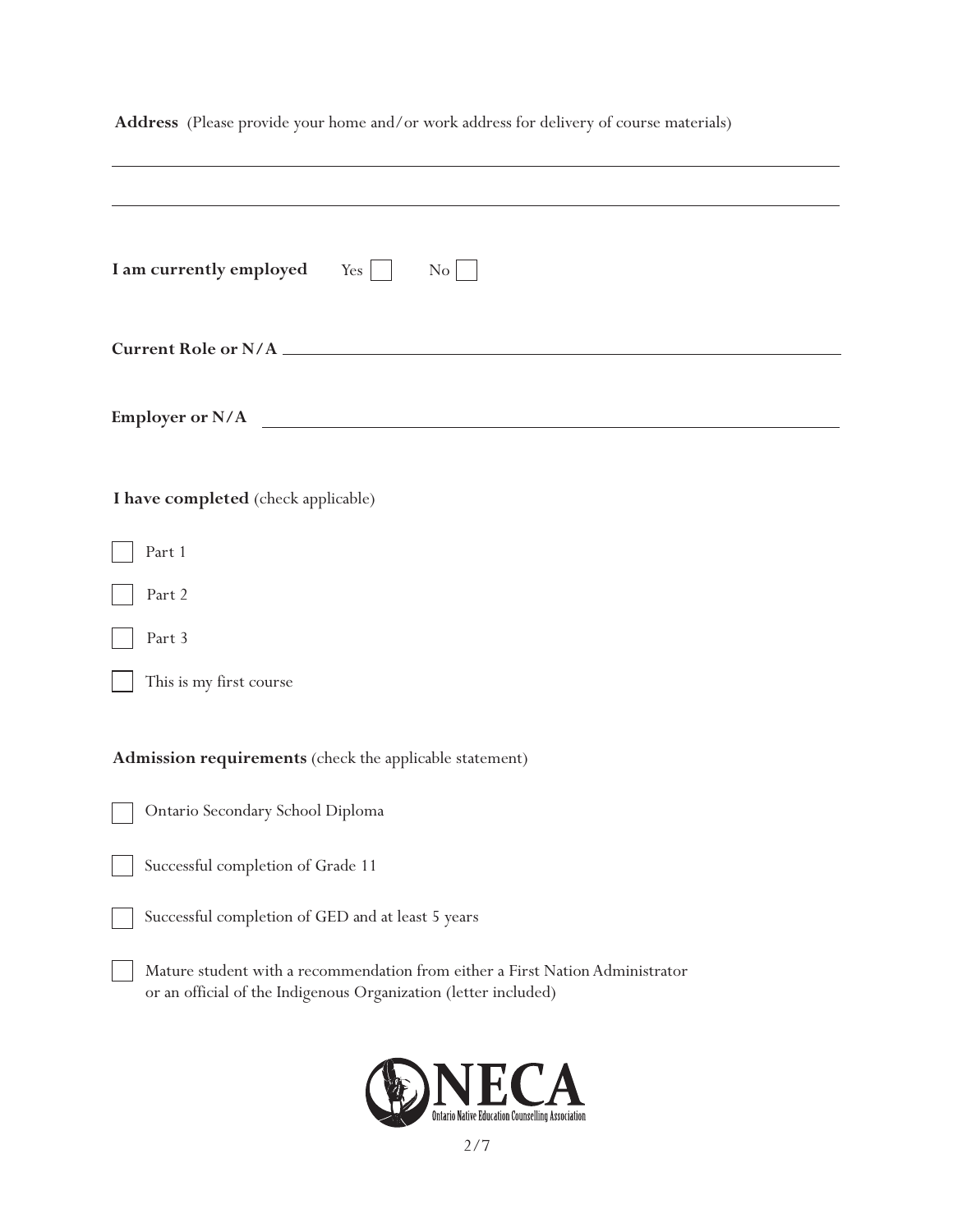#### **Other Academic Qualifications** - Diploma/Degree Obtained

(Graduation Date, Subject)

| Special needs / assistance required $Yes \Box$ | $\overline{N_0}$ |  |  |
|------------------------------------------------|------------------|--|--|
| If YES, please provide details:                |                  |  |  |
|                                                |                  |  |  |
|                                                |                  |  |  |
|                                                |                  |  |  |

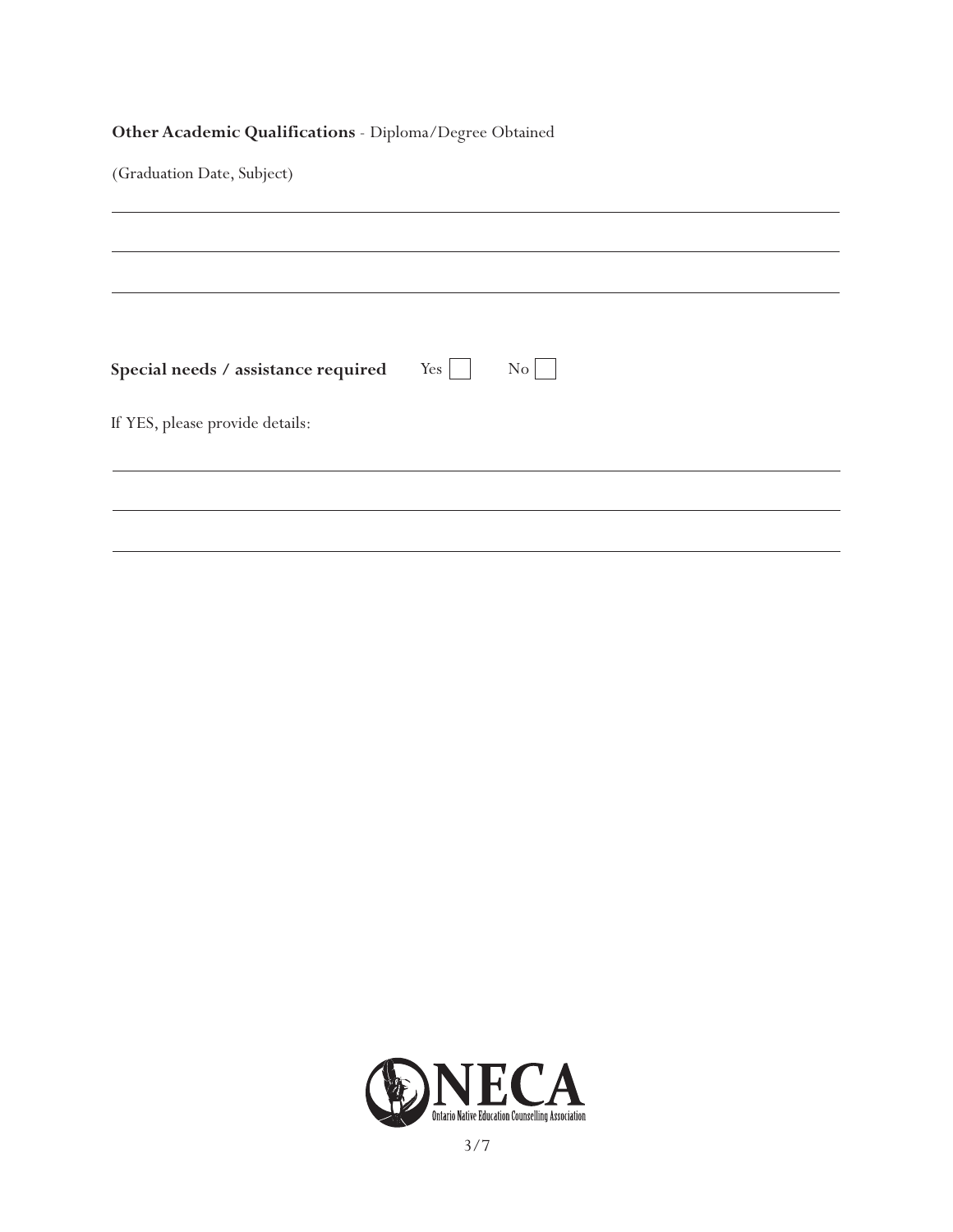### Consent to Share Personal Information

Personal information on this form is collected under the Freedom of Information and Protection of Privacy Act as it relates directly to and is necessary for determining your eligibility for the NCTP program through ONECA. If you have any questions about this collection of personal information you may contact the Coordinator of the NCTP program.

I understand that to administer, monitor and evaluate my NCTP training, ONECA may need to collect or provide personal information about me to:

- My current and former employers.
- Training providers or past workplaces that have provided technical training or work experience to me.
- Government officials responsible for certification programs and funding streams in Ontario and/or Canada.
- Other provincial government education branches, schools, school divisions to verify education credentials.
- Ministry of Education, other government funding bodies and or First Nation governments to ш assist in obtaining financial support and/or verifying progress, enrichment, or any ancillary items related directly to me.
- $\blacksquare$ Emergency contacts or alternate contacts.

#### **I understand the "Consent to Share Personal Information" and I hereby make application for The NCTP program, and I declare that:**

- $\blacksquare$ The information I have provided is true and complete in all respects and that I have not withheld any relevant information.
- I will notify ONECA of any subsequent changes in the information contained on this application.
- I will notify ONECA of any change of employer during my training.

Applicant signature Date:

TIP! If using Adobe Acrobat, click SIGN at the top of the page. Next, click FILL & SIGN to add a digital signature.

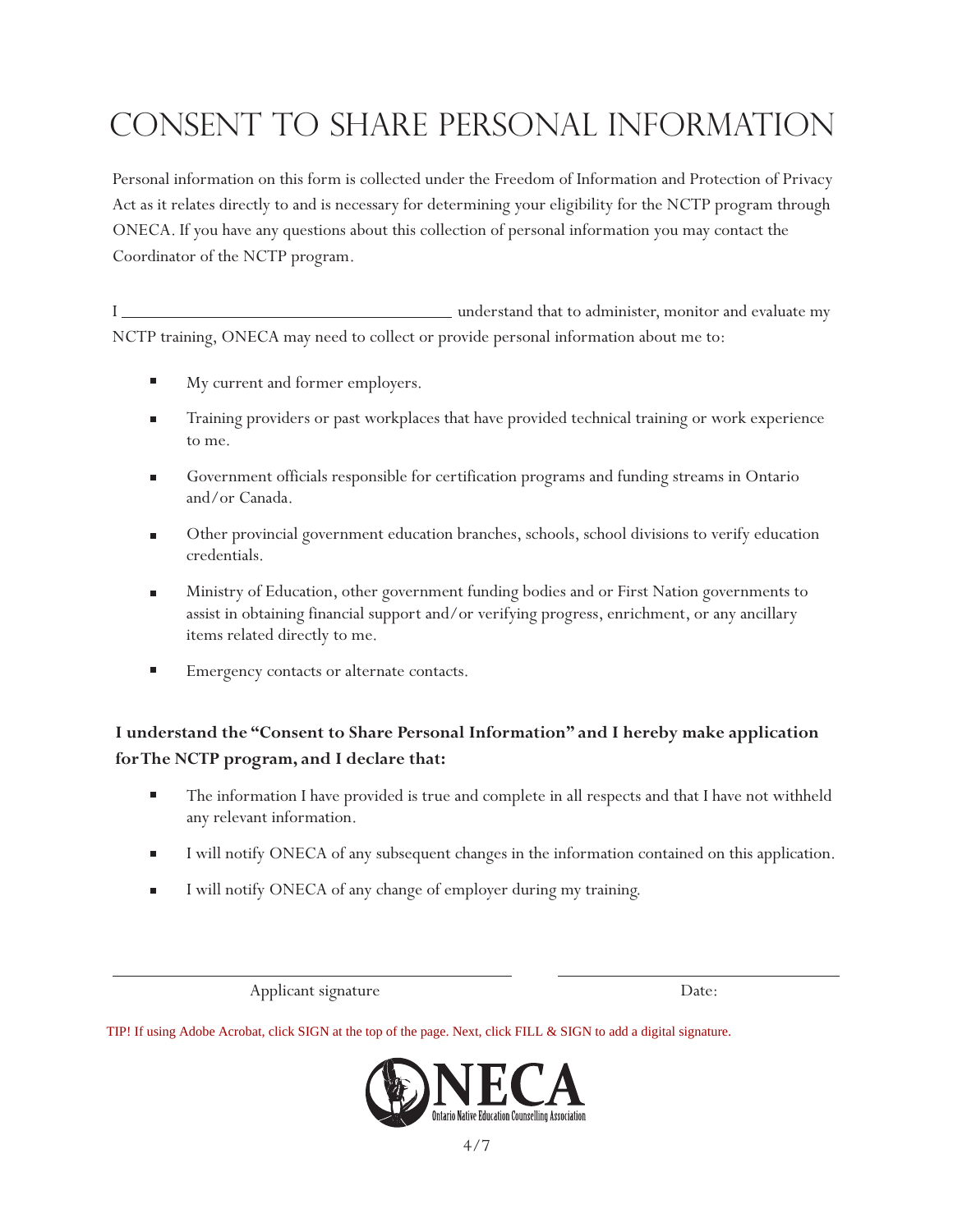### Abstinence Agreement

#### **NCTP ALCOHOL & DRUG USE POLICY**

The NCTP creates a healthy community life for all students, staff and our families. One of the integral aspects of that community life is the agreement by all community members to abstain from drugs and alcohol (other than those prescribed by a physician) during the 5- week period of the program. This commitment enhances our atmosphere of respect and healing while at the same time guides us on a healing path and acknowledges our position as role models and helpers. In recognition of the above and in keeping with past recommendations of students and staff, we ask that all Program Team Members, students and guests sign this Abstinence Agreement to solidify our commitment and direction throughout the program.

**I acknowledge my obligation to remain drug and alcohol free throughout the entire duration of the program. Further, to support the NCTP community, I also acknowledge and agree to bring to the attention of the Program Coordinator any infractions in order to protect the positive and responsible environment we are attempting to create.**

Applicant signature Date:

TIP! If using Adobe Acrobat, click SIGN at the top of the page. Next, click FILL & SIGN to add a digital signature.

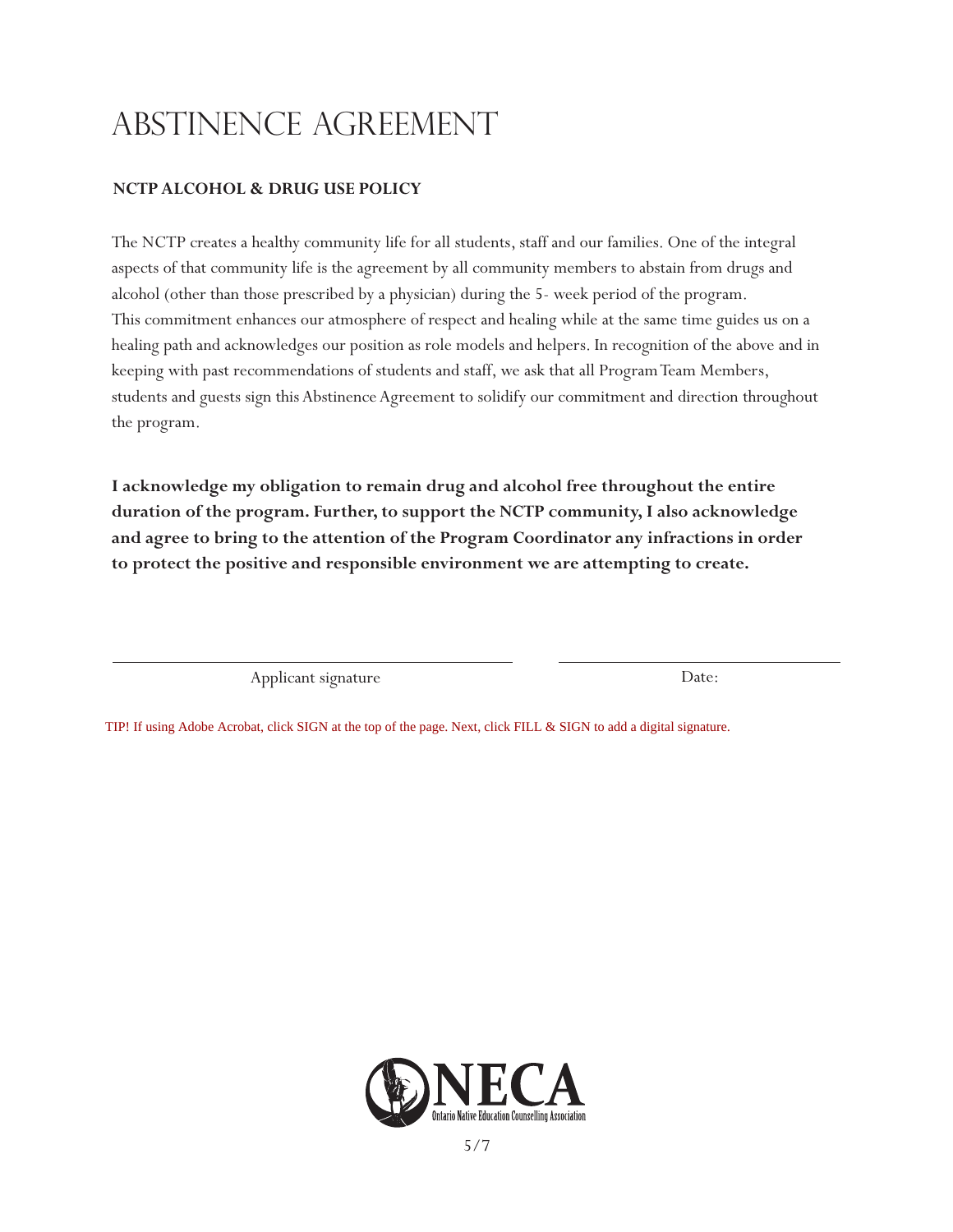### CONFIDENTIALITY AGREEMENT

|                                                                                                     | information that comes to my attention related to any Student or Program Team Member of the Native |  |  |  |  |  |
|-----------------------------------------------------------------------------------------------------|----------------------------------------------------------------------------------------------------|--|--|--|--|--|
| Counsellor's Training Program during my participation in the program. I agree not to disclose any   |                                                                                                    |  |  |  |  |  |
| information regarding meetings, counselling sessions or the affairs of the Ontario Native Education |                                                                                                    |  |  |  |  |  |
| Counselling Association.                                                                            |                                                                                                    |  |  |  |  |  |
|                                                                                                     |                                                                                                    |  |  |  |  |  |
| Check applicable:                                                                                   |                                                                                                    |  |  |  |  |  |
| <b>NCTP Program Team Member</b><br>Student Applicant                                                |                                                                                                    |  |  |  |  |  |
|                                                                                                     |                                                                                                    |  |  |  |  |  |
|                                                                                                     |                                                                                                    |  |  |  |  |  |
|                                                                                                     |                                                                                                    |  |  |  |  |  |
| Applicant signature                                                                                 | Date:                                                                                              |  |  |  |  |  |
|                                                                                                     |                                                                                                    |  |  |  |  |  |
|                                                                                                     |                                                                                                    |  |  |  |  |  |
|                                                                                                     |                                                                                                    |  |  |  |  |  |
|                                                                                                     |                                                                                                    |  |  |  |  |  |
|                                                                                                     |                                                                                                    |  |  |  |  |  |
|                                                                                                     | Date:                                                                                              |  |  |  |  |  |
| Witness signature                                                                                   |                                                                                                    |  |  |  |  |  |

TIP! If using Adobe Acrobat, click SIGN at the top of the page. Next, click FILL & SIGN to add a digital signature.